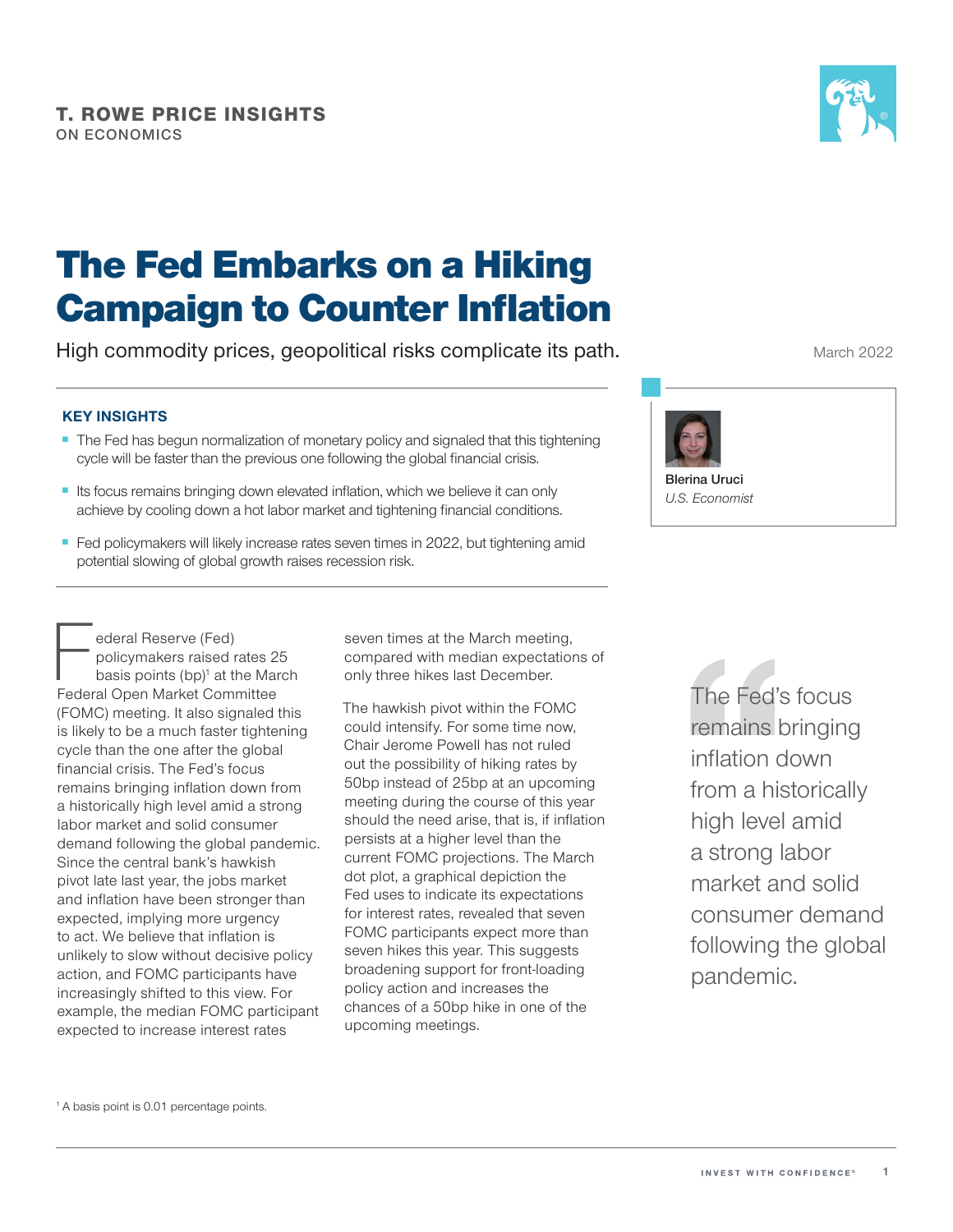...we think that the U.S. economy will likely face more significant upside risks to infation than downside risks to growth this year.

#### **Policymaker Projections Refect Growing Uncertainty**

The Summary of Economic Projections (SEP) showed that the Fed expects growth to be materially slower this year, likely reflecting the effect of monetary policy tightening as well as increased uncertainty about the U.S. economy as Russia's invasion of Ukraine roils commodities markets and further disrupts supply chains that were already under pressure from the pandemic.

At the same time, it revised significantly higher the inflation forecast while recognizing a broadening in price pressures beyond the pandemic-related disruptions. We think that this shift in its assessment of infation dynamics is key in understanding the Fed's hawkish pivot and its resolution to tighten policy this year. Another key takeaway from the SEP is that the FOMC intends to shift the stance of monetary policy from accommodative to neutral and then to slightly restrictive before the end of next year, another sign that it intends to move at a fast pace.

### **The Fed's Difficult Balancing Act**

Tighter monetary policy is needed, in our view, to counterbalance high realized infation and a hot labor market. Global commodity prices have risen rapidly, and geopolitical tensions risk straining supply chains further. Both imply upside risks to the inflation outlook. The Russian-Ukraine war and the sanctions that followed have also weighed on financial conditions<sup>2</sup> and caused significant market volatility; as a result, they represent a new headwind to growth. Although the U.S. economy is better insulated from these risks than other developed markets, it cannot operate in a vacuum and will likely be afected in the event of slowing global demand, something that Powell recognized during the March FOMC press conference.

On balance, we think that the U.S. economy will likely face more significant upside risks to infation than downside risks to growth this year. This would lead Fed policymakers to maintain a tightening bias and regular rate increases, barring a sharp drop in growth or inflation.

#### **Baseline Scenario Is Orderly Exit From Accommodative Policy**

Our baseline scenario is that the U.S. economy will likely have an orderly exit from the current accommodative policy stance, avoiding a recession. However, the Fed will have to be patient in bringing infation down. In our view, 2.0% personal consumption expenditures (PCE) infation—the Fed's formal target—will likely not be within reach until the end of 2023.

#### **Two Potential Policy Risk Scenarios**

We see two potential policy risk scenarios for the Fed. In the first, a soft economic landing eludes the central bank. Having waited to tighten until infation was already high, the FOMC may have to increase interest rates at a faster pace than would be consistent with only a moderate slowing in demand and weakening of labor markets. Sluggish demand in Europe (and globally) amid the Russia-Ukraine war would exacerbate this risk.

In the second policy risk scenario, the hot labor market, strong consumer demand, and the multiple supply-side shocks that have all pushed inflation higher could cause an increase in infation expectations. In fact, recent consumer survey data indicate that while long-run infation expectations remain well anchored, short-term expectations have moved significantly higher. Without strong Fed policy tightening, longer-term inflation expectations could also increase, resulting in higher inflation becoming entrenched in the economy.

<sup>2</sup> Financial conditions are measured by Treasury yields, credit spreads, stock prices, and the price of the U.S. dollar. Credit spreads measure the additional yield that investors demand for holding a bond with credit risk over a similar-maturity, high-quality government security.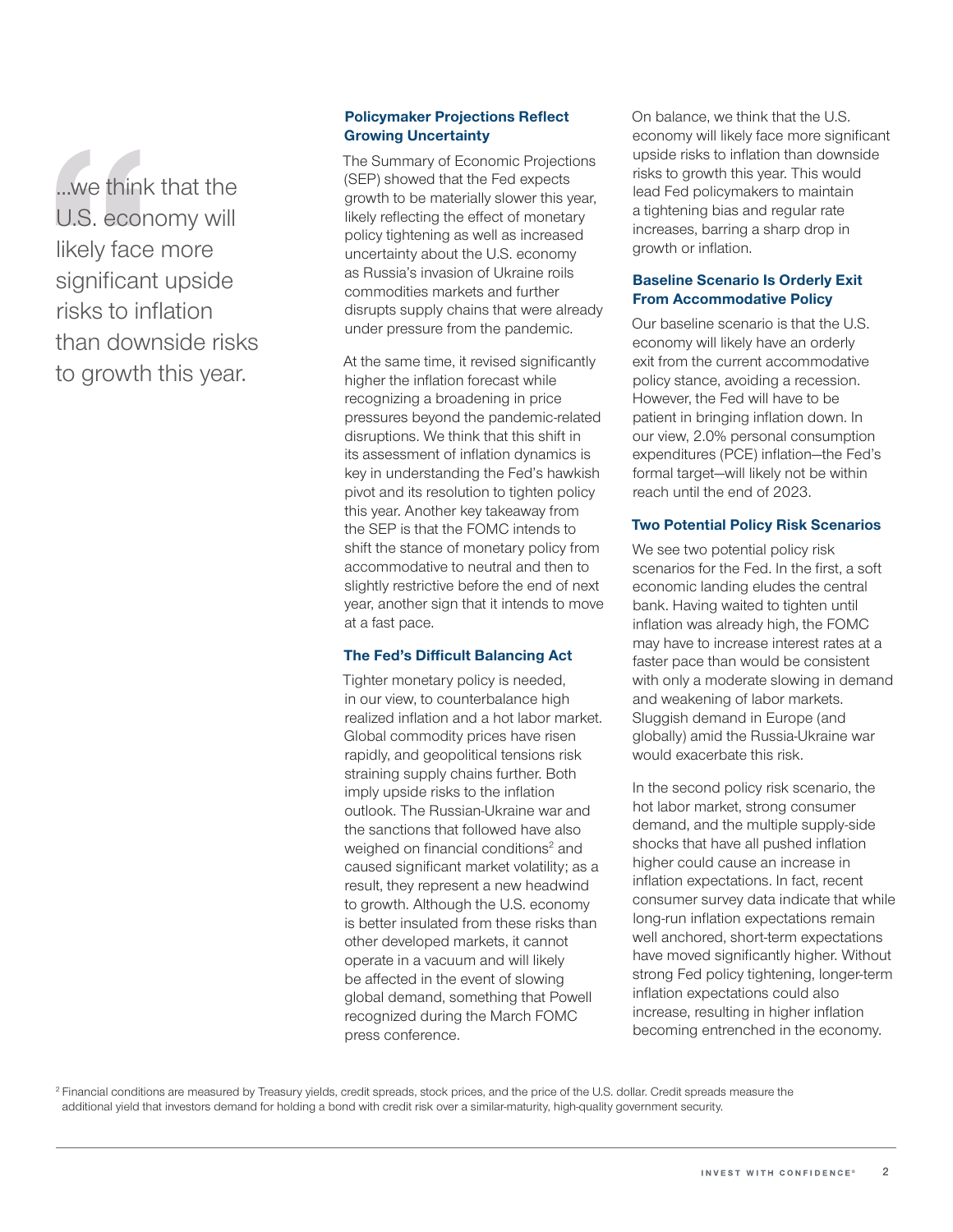#### WHAT WE'RE WATCHING NEXT

Infation readings—both headline and core (excluding food and energy prices)—remain front and center in determining the likely path of Fed rate increases. We anticipate that inflation will peak in the first half of the year, but supply chain disruptions have already continued for longer than many originally expected.